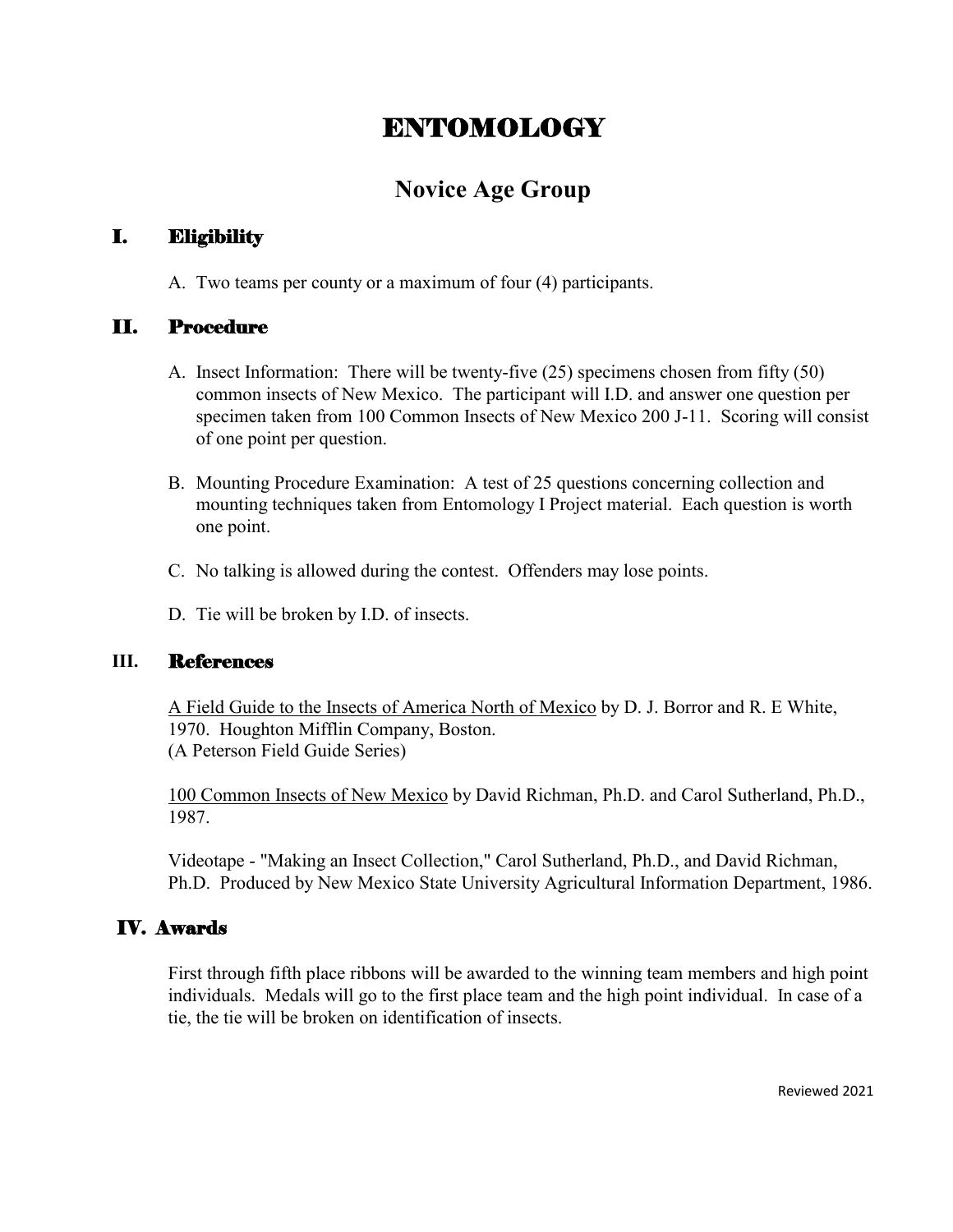## **INSECT IDENTIFICATION LIST - NOVICE**

#### COMMON NAME

- 
- 2. American cockroach 27. Long-horned beetle B. Chilopoda
- 
- 
- 5. Assassin bug 30. Mosquito E. Insecta
- 
- 
- 
- 
- 
- 
- 12. Darkling beetle 37. Silverfish J. Dermaptera
- 13. Dermestid beetle 38. Sowbug K. Diptera
- 
- 
- 
- 
- 18. German cockroach 43. Swallowtail P. Lepidoptera
- 19. Gossamer-winged butterfly 44. Termite Q. Neuroptera
- 20. Green lacewing 35. Treehopper 145. Treehopper R. Odonata
- 
- 
- 23. Jerusalem cricket 48. Walkingstick U. Siphonaptera
- 24. Ladybird beetle 49. Water boatman V. Thysanura
- 25. Leaf-footed plant bug 50. Waterstrider
- 1. Ambush bug 26. Leafhopper A. Arachnida
	-
- 3. Ant 28. Long-horned grasshopper C. Crustacea
- 4. Aphid 29. Mantid D. Diplopoda
	-
- 6. Bark beetle 31. Noctuid moth
- 7. Blister beetle 32. Oriental cockroach ORDER
- 8. Braconid wasp 33. Planthopper F. Acarina
- 9. Camel cricket 34. Robber fly G. Araneida
- 10. Centipede 35. Scarab beetle H. Anoplura
- 11. Click beetle 36. Short-horned grasshopper I. Coleoptera
	-
	-
- 14. Dragonfly 39. Sphinx moth L. Hemiptera
	-
	-
- 17. Flesh fly 11. All 42. Sucking louse 11. Sucking O. Isoptera
	-
	-
	-
- 21. Honey bee 46. Velvet ant S. Orthoptera
- 22. Horse fly **47.** Vespid wasp **T. Scorpionida** 
	-
	-
	-

#### CLASS

- 
- 
- 
- 
- 

- 
- 
- 
- 
- 
- 
- 
- 15. Earwig and 40. Spider M. Homoptera
- 16. Flea 11. Stink bug N. Hymenoptera
	-
	-
	-
	-
	-
	-
	-
	-

#### **METAMORPHOSIS**

Complete Simple

### MOUTHPARTS

Chewing Sucking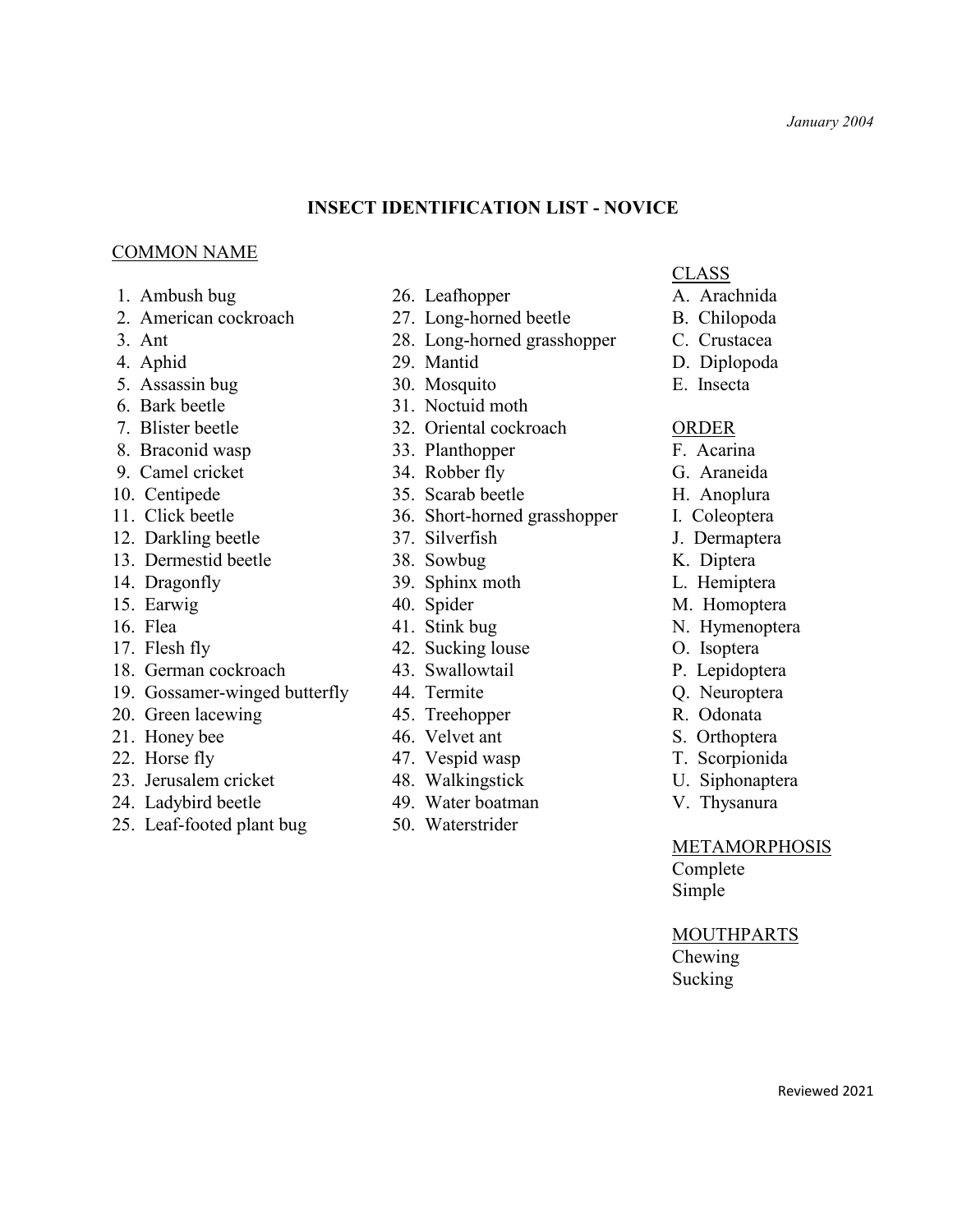*January 2004*

Reviewed 2021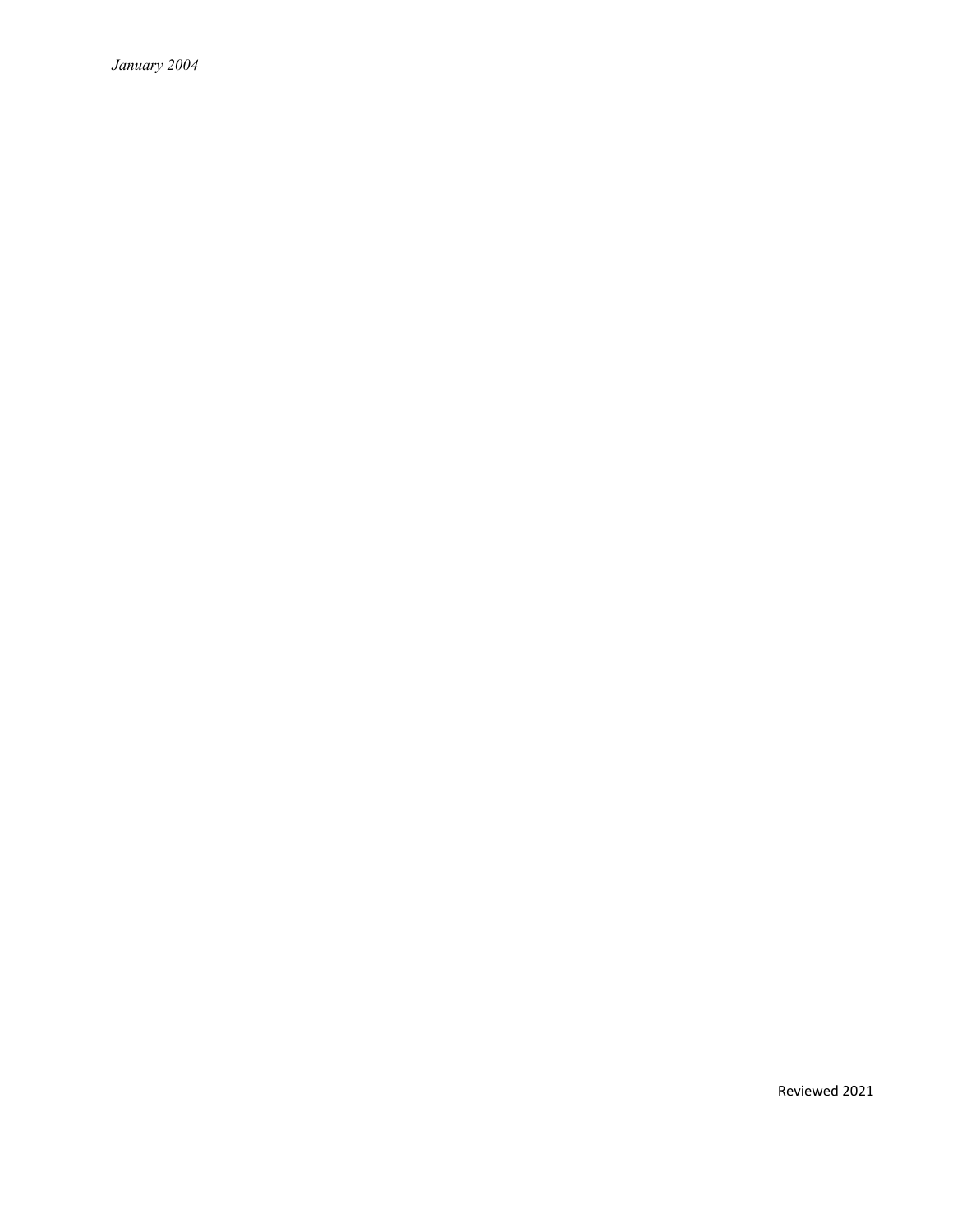# ENTOMOLOGY

## **JUNIOR AGE GROUP**

## I. Eligibility

A. Two teams per county or a maximum of four (4) participants.

## II. Procedure

A. Insect Information: There will be twenty-five (25) specimens chosen from one hundred (100) common insects of New Mexico. The participant will I.D. and answer two to three questions per specimen taken from 100 Common Insects of New Mexico 200 J-11.

Scoring will consist of one point per question.

- B. Mounting Procedure Examination: A test of 25 questions concerning collection and mounting techniques taken from Entomology I and II project material. Each question is worth one point.
- C. No talking is allowed during the contest. Offenders may lose points.
- D. Ties will be broken by I.D. of insects.

## III. References

A Field Guide to the Insects of America North of Mexico by D. J. Borror and R. E. White, 1970. Houghton Mifflin Company, Boston. (A Peterson Field Guide Series.)

100 Common Insects of New Mexico by David Richman, Ph.D. and Carol Sutherland, Ph.D., 1987.

Videotape - "Making An Insect Collection," by Carol Sutherland, Ph.D., and David Richman, Ph.D. Produced by New Mexico State University Agricultural Information Department, 1986.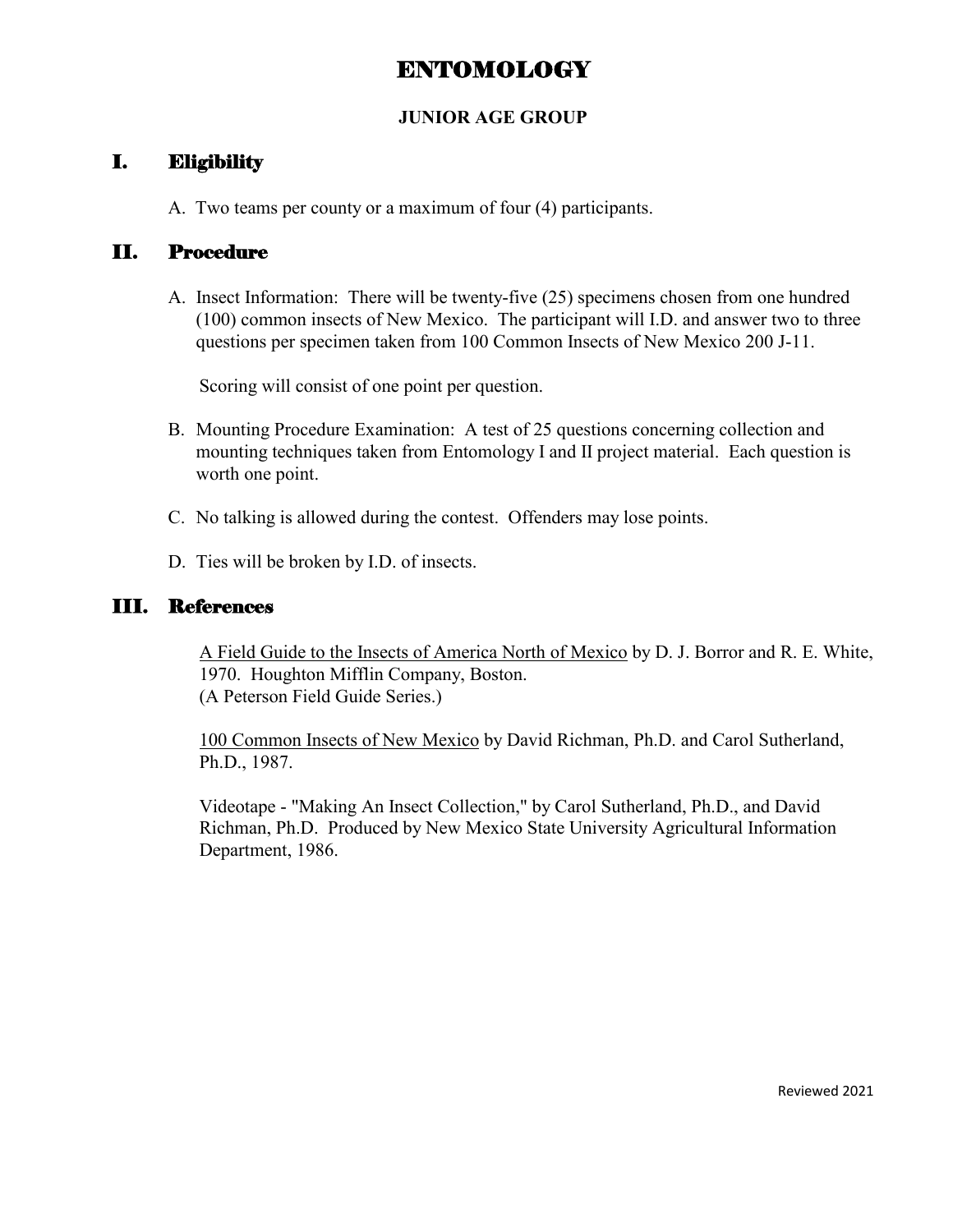Reviewed 2021

#### **INSECT IDENTIFICATION LIST - JUNIOR**

#### **COMMON NAME**

- 1. Ambush bug 51. Louse fly **A.** Arachnida
- 2. American cockroach 52. Mantid B. Chilopoda
- 
- 
- 5. Aphid 55. Mosquito E. Insecta
- 6. Assassin bug 56. Muscid fly
- 7. Backswimmer 57. Noctuid moth ORDER
- 8. Bark beetle 58. Oriental cockroach F. Acarina
- 
- 
- 
- 
- 13. Braconid wasp 63. Robber fly K. Diptera
- 14. Brush-footed butterfly 64. Rove beetle L. Hemiptera
- 15. Camel cricket 65. Sap beetle M. Homoptera
- 16. Carrion beetle 66. Scale insect N. Hymenoptera
- 
- 18. Chalcid wasp 68. Scoliid wasp P. Lepidoptera
- 19. Checkered beetle 69. Scorpion Q. Neuroptera
- 
- 
- 
- 23. Damsel bug 73. Skipper 73. Skipper U. Siphonaptera
- 
- 
- 26. Dermestid beetle 76. Soldier beetle METAMORPHOSIS
- 27. Diving beetle 27. Sowbug Complete 27. Sowbug Complete
- 
- 
- 
- 
- 32. Geometer moth 82. Stink bug Sucking Sucking
- 33. German cockroach 83. Sucking louse
- 34. Giant silkworm moth 84. Sulfur butterfly
- 35. Gossamer-winged butterfly 85. Swallowtail
- 36. Green lacewing 86. Syrphid fly
- 37. Ground beetle 87. Tachinid fly
- 38. Halictid bee 88. Termite
- 39. Hister beetle 89. Tick
- 40. Honey bee 90. Tiger beetle
- 
- 42. Ichneumon wasp 92. Tiphiid wasp
- 43. Jerusalem cricket 93. Treehopper
- 44. Ladybird beetle 94. Twig borer
- 45. Leaf beetle 95. Velvet ant
- 46. Leafcutting bee 96. Vespid wasp
- 47. Leaf-footed plant bug 97. Walkingstick
- 
- 
- 
- 3. Ant 53. Metallic wood-boring beetle C. Crustacea 4. Antlion 54. Millipede D. Diplopoda
	-
	-
	-
	-
	-
- 9. Bee fly 59. Picture-winged fly G. Araneida
- 10. Black fly 60. Plant or leaf bug H. Anoplura
- 11. Blister beetle 61. Planthopper I. Coleoptera
- 12. Blow fly 62. Pyralid moth J. Dermaptera
	-
	-
	-
	-
- 17. Centipede 67. Scarab beetle O. Isoptera
	-
	-
- 20. Cicada 70. Seed bug R. Odonata
- 21. Click beetle 71. Short-horned grasshopper S. Orthoptera
- 22. Cricket 72. Silverfish T. Scorpionida
	-
- 24. Damselfly 22. Solut beetle 22. Thysanura
- 25. Darkling beetle 75. Soft-winged flower beetle
	-
	-
- 28. Dragon fly 78. Sphecid wasp Simple
- 29. Earwig 79. Sphinx moth
- 30. Flea 80. Spider 80. Spider MOUTHPARTS
- 31. Flesh fly 81. Spider wasp Chewing
	-
	-
	-
	-
	-
	-
	-
	-
	-
- 41. Horse fly 91. Tiger moth
	-
	-
	-
	-
	-
	-
- 48. Leafhopper 98. Water boatman

#### CLASS